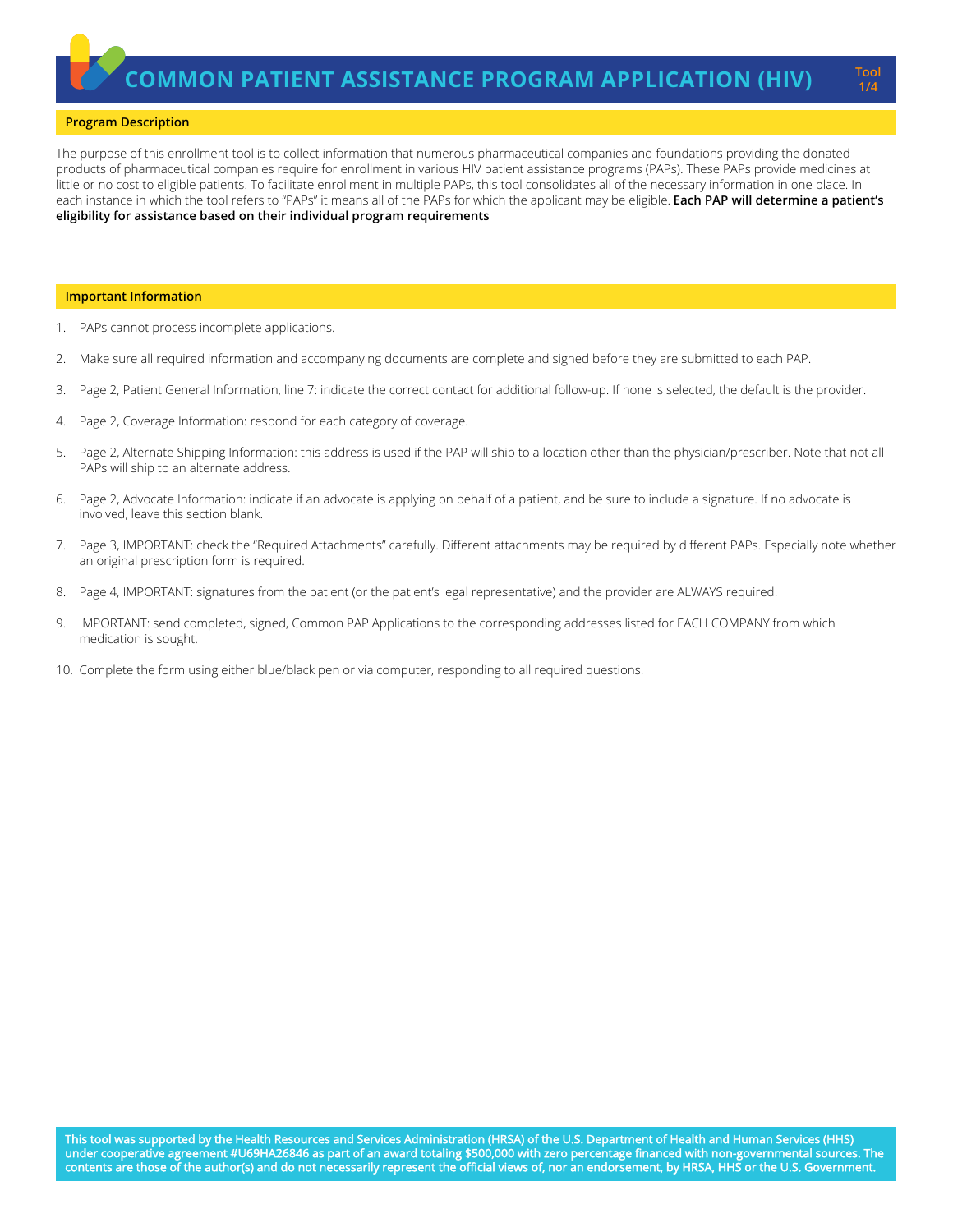# **COMMON PATIENT ASSISTANCE PROGRAM APPLICATION (HIV)**

**2/4**

| <b>Patient General Information</b>                                                                                                                                                                                            |                                                                                                         |                                                                                                                         |                                                                                      |                                                                                                      |                                                                                                          |                       |
|-------------------------------------------------------------------------------------------------------------------------------------------------------------------------------------------------------------------------------|---------------------------------------------------------------------------------------------------------|-------------------------------------------------------------------------------------------------------------------------|--------------------------------------------------------------------------------------|------------------------------------------------------------------------------------------------------|----------------------------------------------------------------------------------------------------------|-----------------------|
|                                                                                                                                                                                                                               |                                                                                                         |                                                                                                                         |                                                                                      |                                                                                                      |                                                                                                          |                       |
|                                                                                                                                                                                                                               |                                                                                                         |                                                                                                                         |                                                                                      |                                                                                                      |                                                                                                          |                       |
|                                                                                                                                                                                                                               |                                                                                                         |                                                                                                                         |                                                                                      |                                                                                                      |                                                                                                          |                       |
| Language: $\bigcirc$ English $\bigcirc$ Spanish $\bigcirc$ Other: ____________________________                                                                                                                                |                                                                                                         |                                                                                                                         |                                                                                      |                                                                                                      |                                                                                                          |                       |
| U.S. Resident? ◯ Yes ◯ No                                                                                                                                                                                                     |                                                                                                         |                                                                                                                         |                                                                                      |                                                                                                      |                                                                                                          |                       |
| Number in Household: $\bigcirc$ 1 $\bigcirc$ 2 $\bigcirc$ 3 $\bigcirc$ 4 $\bigcirc$ 5 $\bigcirc$ 6 $\bigcirc$ 7 $\bigcirc$ 8 $\bigcirc$ 9                                                                                     |                                                                                                         |                                                                                                                         |                                                                                      | Current Annual Household Income: \$                                                                  |                                                                                                          |                       |
| Follow-Up point of contact: O Provider (default) O Caseworker O Patient O Other: 1999 Content Content Content Content Content Content Content Content Content Content Content Content Content Content Content Content Content |                                                                                                         |                                                                                                                         |                                                                                      |                                                                                                      |                                                                                                          |                       |
| <b>Coverage Information (check all that apply)</b>                                                                                                                                                                            |                                                                                                         |                                                                                                                         |                                                                                      |                                                                                                      |                                                                                                          |                       |
| AIDS Drug Assistance Program:<br>Medicaid:<br>Medicare:<br>Medicare Part D:<br>Private Insurance Drug Coverage:<br>If enrolled, Insurer Name: ___________<br>Veterans Administration Health Benefits: $\bigcirc$ Enrolled     | () Fnrolled<br>$\bigcirc$ Enrolled<br>$\bigcirc$ Enrolled<br>$\bigcirc$ Enrolled<br>$\bigcirc$ Enrolled | () Denied<br>$\bigcirc$ Denied<br>$O$ Denied<br>$\bigcirc$ Denied<br>$\bigcirc$ Not Enrolled<br>$\bigcirc$ Not Eligible | $\bigcirc$ Pending<br>$\bigcirc$ Pending<br>$\bigcirc$ Pending<br>$\bigcirc$ Pending | $\bigcirc$ Not Applied<br>$\bigcirc$ Not Applied<br>$\bigcirc$ Not Applied<br>$\bigcirc$ Not Applied | $\bigcirc$ Not Eligible<br>$\bigcirc$ Not Eligible<br>$\bigcirc$ Not Eligible<br>$\bigcirc$ Not Eligible | $\bigcirc$ Waitlisted |
| Other:                                                                                                                                                                                                                        |                                                                                                         |                                                                                                                         |                                                                                      |                                                                                                      |                                                                                                          |                       |
| <b>Physician/Prescriber Information</b>                                                                                                                                                                                       |                                                                                                         |                                                                                                                         |                                                                                      |                                                                                                      |                                                                                                          |                       |
|                                                                                                                                                                                                                               |                                                                                                         |                                                                                                                         |                                                                                      |                                                                                                      |                                                                                                          |                       |
|                                                                                                                                                                                                                               |                                                                                                         |                                                                                                                         |                                                                                      |                                                                                                      |                                                                                                          |                       |
|                                                                                                                                                                                                                               |                                                                                                         |                                                                                                                         |                                                                                      |                                                                                                      |                                                                                                          |                       |
|                                                                                                                                                                                                                               |                                                                                                         |                                                                                                                         |                                                                                      |                                                                                                      |                                                                                                          |                       |
|                                                                                                                                                                                                                               |                                                                                                         |                                                                                                                         |                                                                                      |                                                                                                      |                                                                                                          |                       |
|                                                                                                                                                                                                                               |                                                                                                         |                                                                                                                         |                                                                                      |                                                                                                      |                                                                                                          |                       |
| Alternate Shipping Information (some PAPs require medication to be shipped to physician/prescriber while others will ship to the patient's alternate shipping address of choice)                                              |                                                                                                         |                                                                                                                         |                                                                                      |                                                                                                      |                                                                                                          |                       |
|                                                                                                                                                                                                                               |                                                                                                         |                                                                                                                         |                                                                                      |                                                                                                      |                                                                                                          |                       |
|                                                                                                                                                                                                                               |                                                                                                         |                                                                                                                         |                                                                                      |                                                                                                      |                                                                                                          |                       |
|                                                                                                                                                                                                                               |                                                                                                         |                                                                                                                         |                                                                                      |                                                                                                      |                                                                                                          |                       |
|                                                                                                                                                                                                                               |                                                                                                         |                                                                                                                         |                                                                                      |                                                                                                      |                                                                                                          |                       |
| Advocate Information (if applying on behalf of patient)                                                                                                                                                                       |                                                                                                         |                                                                                                                         |                                                                                      |                                                                                                      |                                                                                                          |                       |
|                                                                                                                                                                                                                               |                                                                                                         |                                                                                                                         |                                                                                      |                                                                                                      |                                                                                                          |                       |
|                                                                                                                                                                                                                               |                                                                                                         |                                                                                                                         |                                                                                      |                                                                                                      |                                                                                                          |                       |
|                                                                                                                                                                                                                               |                                                                                                         |                                                                                                                         |                                                                                      |                                                                                                      |                                                                                                          |                       |
| Relationship to patient: Note that the set of the set of the set of the set of the set of the set of the set o                                                                                                                |                                                                                                         |                                                                                                                         |                                                                                      |                                                                                                      |                                                                                                          |                       |
| Advocate Signature<br>Please send general feedback and questions on the Common Patient Assistant Program Application form to HealthCareAccess@nastad.org.                                                                     |                                                                                                         |                                                                                                                         |                                                                                      |                                                                                                      | Date                                                                                                     |                       |

**Please send general feedback and questions on the Common Patient Assistant Program Application form to HealthCareAccess@nastad.org. For any questions about eligibility and status of a submitted application, please contact the corresponding company**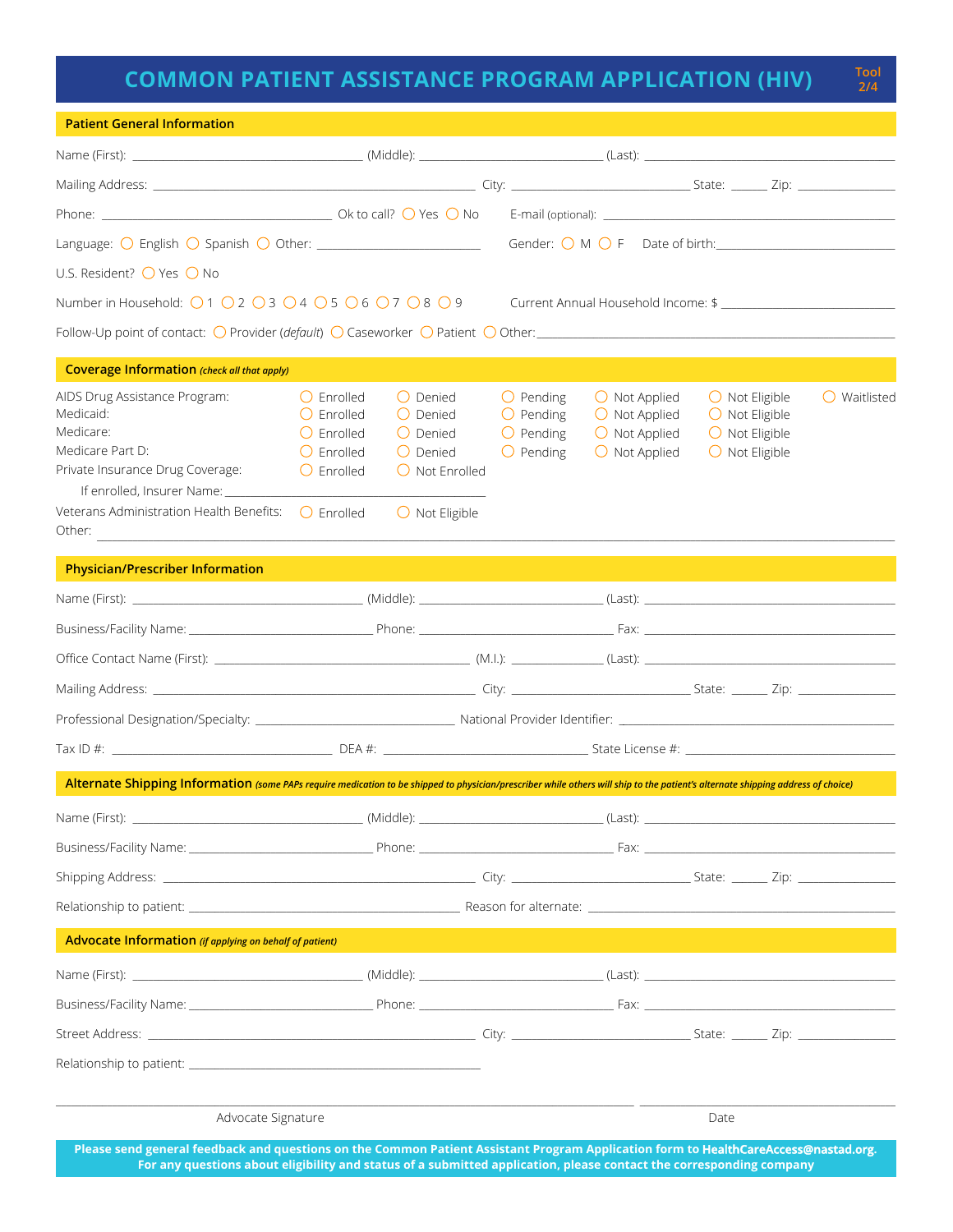## **COMMON PATIENT ASSISTANCE PROGRAM APPLICATION (HIV)**

| IMPORTANT: Send completed, signed, Common PAP Applications to the corresponding addresses listed for EACH COMPANY from which medication is sought.           |                                                                                                                                      |                                                                                |  |  |
|--------------------------------------------------------------------------------------------------------------------------------------------------------------|--------------------------------------------------------------------------------------------------------------------------------------|--------------------------------------------------------------------------------|--|--|
| AbbVie Patient Assistance Foundation<br>P.O. Box 270, Somerville, NJ 08876 - Phone: 800-222-6885 Fax: 866-483-1305                                           | *If there is a need for an urgent delivery of medication, the<br>health care provider should call the program directly to discuss    | App. submitted via <b>O</b> Fax <b>O</b> Mail                                  |  |  |
| □ Kaletra® (lopinavir/ritonavir)                                                                                                                             | options.                                                                                                                             | Ship to Physician                                                              |  |  |
| □ Norvir <sup>®</sup> (ritonavir)                                                                                                                            | ** Original "ink" signature required to complete enrollment.<br>No stamped signatures are accepted.                                  | Attachment Req.: 6; If insured but<br>cannot afford treatment: 4 & 5           |  |  |
| Boehringer Ingelheim Cares Foundation Inc.<br>P.O. Box 5520, Louisville, KY 40255 - Phone: 800-556-8317 Fax: 866-851-2827                                    | *Once an application is received, the patient can expect to<br>receive medicine within 48 hours.                                     | App. submitted via <b>O</b> Fax O Mail                                         |  |  |
| Aptivus <sup>®</sup> (tipranavir)                                                                                                                            | ** Original "ink" signature required to complete enrollment.                                                                         | $\Box$ Ship to Physician                                                       |  |  |
| $\Box$ Viramune XR® (nevirapine)                                                                                                                             | No stamped signatures are accepted.                                                                                                  | Attachment Reg.: 2; 5 if Part D enrollee                                       |  |  |
| Gilead Advancing Access: Reimbursement Solutions for Patients in Need<br>P.O. Box 13185, La Jolla, CA 92039 - Phone: 800-226-2056 Fax: 800-216-6857          | *Immediate access is available for all products except Hepsera.<br>Patients that are pre-screened and determined to be eligible      | App. submitted via <b>O</b> Fax O Mail                                         |  |  |
| □ Biktarvy® (bictegravir/emtricitabine/tenofovir alafenamide)                                                                                                | for the program may receive a voucher for the immediate pick-<br>up of a 30-day supply at the pharmacy of their choice.              | Attachment Reg.: 1, 2 or 3; 4 & 5                                              |  |  |
| □ Complera® (emtricitabine/rilpivirine/tenofovir disoproxil fumarate)                                                                                        | ** Original "ink" signature required to complete enrollment.                                                                         |                                                                                |  |  |
| Descovy® (Emtricitabine, Tenofovir Alafenamide)                                                                                                              | No stamped signatures are accepted.                                                                                                  |                                                                                |  |  |
| □ Emtriva <sup>®</sup> (emtricitabine)                                                                                                                       |                                                                                                                                      |                                                                                |  |  |
| $\Box$ Emtriva Oral Solution <sup>®</sup> (emtricitabine oral solution)<br>□ Genvoya® (elvitegravir, cobicistat, emtricitabine, and tenofovir alafenamide)   |                                                                                                                                      |                                                                                |  |  |
| □ Odefsey® (emtricitabine/rilpivirine/tenofovir alafenamide)                                                                                                 |                                                                                                                                      |                                                                                |  |  |
| □ Stribild® (elvitegravir/cobicistat/emtricitabine/tenofovir disoproxil fumarate)                                                                            |                                                                                                                                      |                                                                                |  |  |
| □ Truvada® (emtricitabine and tenofovir disoproxil fumarate)                                                                                                 |                                                                                                                                      |                                                                                |  |  |
| $\blacksquare$ Tybost® (cobicistat)                                                                                                                          |                                                                                                                                      |                                                                                |  |  |
| Johnson & Johnson Patient Assistance Foundation, Inc.                                                                                                        | *Immediate access is available through the use of pharmacy                                                                           | App. submitted via <b>O</b> Fax <b>O</b> Mail                                  |  |  |
| P.O. Box 0367, Chesterfield, MO 63006 - Phone: 800-652-6227 Fax: 888-526-5168                                                                                | card. At the request of the physician, a pharmacy card number<br>will be provided to the patient ONLY, immediately upon eligibil-    | Pharmacy Card                                                                  |  |  |
| $\Box$ Edurant <sup>®</sup> (rilpivirine)<br>$\Box$ is the patient currently taking?                                                                         | ity/approval. He/she can then go to the pharmacy with a valid                                                                        |                                                                                |  |  |
| $\Box$ Intelence <sup>®</sup> (etravirine)<br>$\Box$ is the patient currently taking?<br>□ Prezista® (darunavirc)<br>$\Box$ is the patient currently taking? | prescription to pick up their medicine.                                                                                              | Attachment Reg: 2, 4, 5 (if Part D<br>enrollee) & 6                            |  |  |
| □ Prezcobix <sup>®</sup> (darunavir/cobicistat)<br>$\Box$ is the patient currently taking?                                                                   | ** Original "ink" signature required to complete enrollment. No<br>stamped signatures are accepted.                                  |                                                                                |  |  |
| Symtuza® (darunavir/cobicistat/                                                                                                                              |                                                                                                                                      |                                                                                |  |  |
| emtricitabine/tenofovir alafenamide)<br>$\Box$ is the patient currently taking?                                                                              |                                                                                                                                      |                                                                                |  |  |
| Merck Patient Assistance Program                                                                                                                             | *Merck requires both original "ink" signed enrollment tool                                                                           | Enrollment form submitted via:                                                 |  |  |
| P.O. Box 690, Horsham, PA 19044-9926 - Phone: 800-727-5400 Fax: 915-849-<br>$1037 -$                                                                         | and "ink" signed doctor prescription. No copies or stamps are<br>accepted. If the tool is started by fax, the patient must follow up | <b>O</b> Fax <b>O</b> Mail                                                     |  |  |
| □ Delstrigo <sup>™</sup> (doravirine/lamivudine/tenofovir disoproxil fumarate)                                                                               | by mailing in the original enrollment process and prescription.                                                                      | Ship to Provider                                                               |  |  |
| □ Isentress <sup>®</sup> HD (raltegravir)                                                                                                                    | ** This Program does not accept an advocate signature on<br>behalf of the patient.                                                   | Ship to Patient                                                                |  |  |
| $\Box$ Isentress® (raltegravir)                                                                                                                              |                                                                                                                                      | Attachment Req.: 6 & 7                                                         |  |  |
| □ Isentress® OS (raltegravir)                                                                                                                                |                                                                                                                                      | *Faxed applications still require a                                            |  |  |
| $\Box$ Pifeltro <sup>"</sup> (doravirine)                                                                                                                    |                                                                                                                                      | follow up hard copy with signature to<br>be mailed.                            |  |  |
| THERA Patient Support™<br>P.O. Box 390, Somerville, NJ 08876 - Phone: 833-238-4372 Fax: 855-836-3069-                                                        | *PAP enrollment requires submission of Trogarzo Enrollment<br>Form (available at www.trogarzo.com) with completed CPAPA.             | App. submitted via <b>O</b> Fax O Mail                                         |  |  |
| Trogarzo® (ibalizumab-uiyk)                                                                                                                                  | Attachments and original "ink" signature required to complete<br>enrollment.                                                         | Attachment Req.: 1, 2, or 3; 6, 7, 8 & 9                                       |  |  |
| Prescription type: $\Box$ New $\Box$ Continuing Therapy $\Box$ Restart                                                                                       |                                                                                                                                      |                                                                                |  |  |
| ViiV Healthcare Patient Assistance Program<br>P.O. Box 220100, Charlotte, NC 28222-0100 - Website: http://www.viivconnect.com                                | *In order for the patient or Patient Representative to receive<br>ViiV Healthcare medication by mail, ViiVConnect must receive       | App. submitted via C Fax O Mail                                                |  |  |
| Phone: 1-844-588-3288 (toll-free number) Fax: 1-844-208-7676-                                                                                                | a completed and signed enrollment form and signed prescrip-                                                                          | <b>O</b> Phone                                                                 |  |  |
| □ COMBIVIR <sup>®</sup> (lamivudine/zidovudine)                                                                                                              | tion. Medicare Part D PAP applicants must also send proof of<br>Part D enrollment and proof of spend for \$600 or more on out-       | ViiVConnect Portal                                                             |  |  |
| □ EPIVIR <sup>®</sup> (lamivudine)                                                                                                                           | of-pocket prescription expenses during the current calendar<br>year. NOTE: Faxed prescriptions are only valid if faxed directly      | Pharmacy Pick-Up                                                               |  |  |
| □ EPZICOM <sup>®</sup> (abacavir sulfate and lamivudine)                                                                                                     | from a physician's office and accompanied by a fax cover sheet.                                                                      | Required attachments: 4, 5, 6 and 7.<br>Income documentation such as tax       |  |  |
| □  ULUCA <sup>®</sup> (dolutegravir/rilpivirine)<br>$\Box$ LEXIVA <sup>®</sup> (fosamprenavir calcium)                                                       | **Patients who need same-day retail pharmacy access to a                                                                             | forms are not required to confirm                                              |  |  |
| □ RESCRIPTOR <sup>®</sup> (delavirdine mesylate)                                                                                                             | ViiV prescription must be enrolled by a Patient Representative<br>phone call to ViiVConnect. A Patient Representative may also       | eligibility, as the program completes<br>an online validation of the patient's |  |  |
| RETROVIR <sup>®</sup> (zidovudine)                                                                                                                           | help patients apply to ViiVConnect through the ViiVConnect                                                                           | income. The program will reach out                                             |  |  |
| SELZENTRY <sup>®</sup> (maraviroc)                                                                                                                           | Provider Portal, by fax or by mail if the patient does not require<br>same-day access to their prescription.                         | when circumstances require proof of<br>income documentation.                   |  |  |
| □ TIVICAY <sup>®</sup> (dolutegravir)                                                                                                                        | ***Patients or Patient Representatives requiring assistance                                                                          |                                                                                |  |  |
| □ TRIUMEQ <sup>®</sup> (abacavir/dolutegravir /lamivudine)                                                                                                   | accessing CABENUVA (cabotegravir/rilpivirine extended release<br>injectable suspension) should apply to ViiVConnect through the      |                                                                                |  |  |
| $\Box$ TRIZIVIR <sup>®</sup> (abacavir sulfate, lamivudine, and zidovudine)                                                                                  | ViiVConnect Provider Portal.                                                                                                         |                                                                                |  |  |
| □ VIRACEPT <sup>®</sup> (nelfinavir mesylate)                                                                                                                |                                                                                                                                      |                                                                                |  |  |
| □ ZIAGEN® (abacavir sulfate)                                                                                                                                 |                                                                                                                                      |                                                                                |  |  |

ATTACHMENTS: (requirements vary by program) 1. Copy of recent paystub 2. Copy of first page of most recent Federal income tax return 3. Copy of social security check or awards letter 4.<br>allergies and current medications 8.